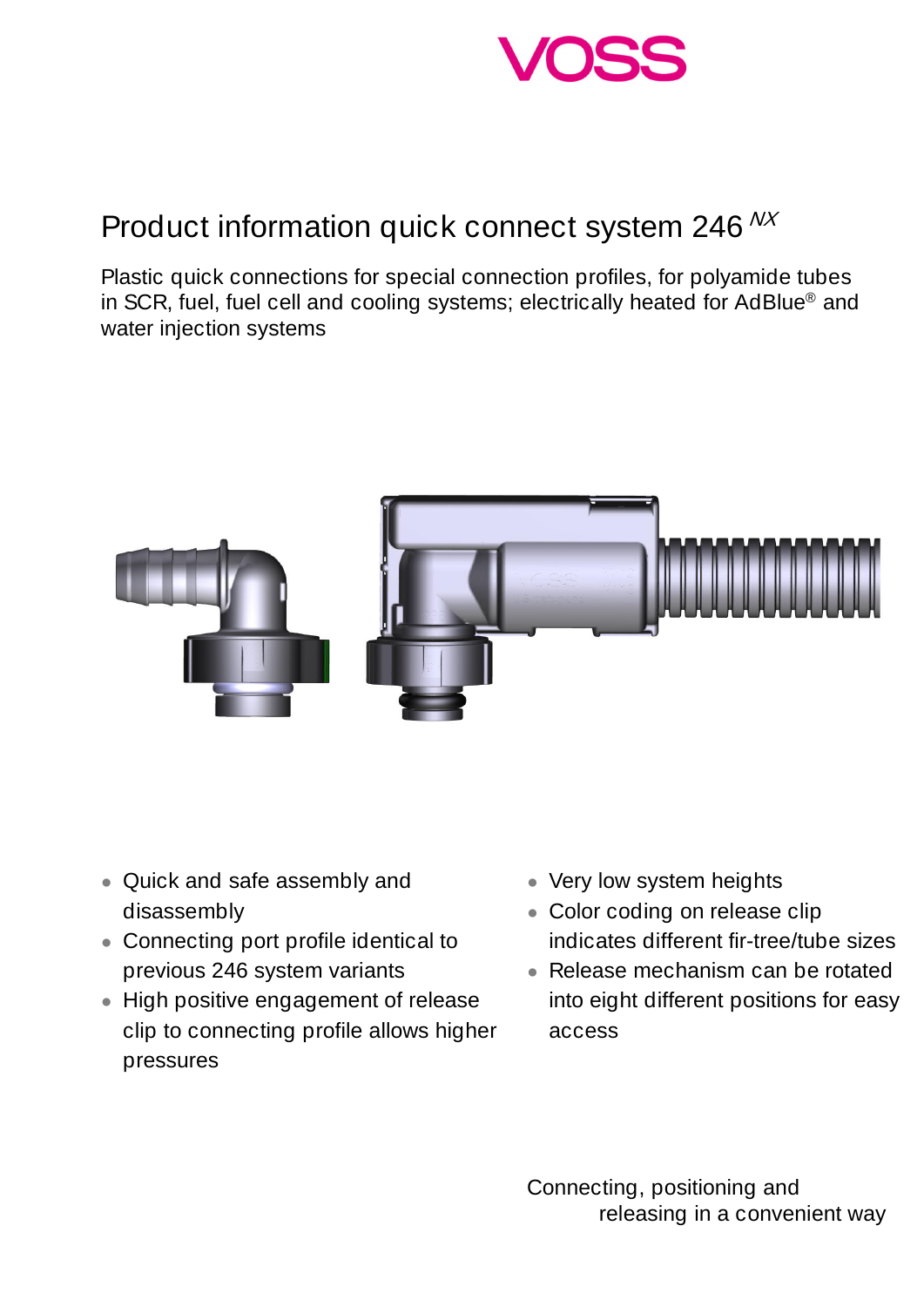

## VOSS quick connect system 246<sup>NX</sup> unheated

- · For the connection of polyamide tubes and hoses
- · Plastic straight and elbow plugs
- · Nominal size 8 with nominal widths 6 and 8 Nominal size 12 with nominal widths 6, 9, 10 and 12
- · With one O-ring for diesel, biodiesel, coolant, DEF
- · Version with two O-rings for gasoline, ethanol and hydrogen upon request
- · ESD version upon request
- · Operating pressure 10 bar
- · Temperature range -40 °C to +100/120 °C
- · Connecting profile made of nylon or metal materials
- · Line assemblies
- · Integrated flow-stop valves
- · Comprehensive range of plugs, adapters, manifolds and inline connectors available





Comparison: VOSS quick connect system 246<sup>NX</sup> NS12 and SAE 11.8